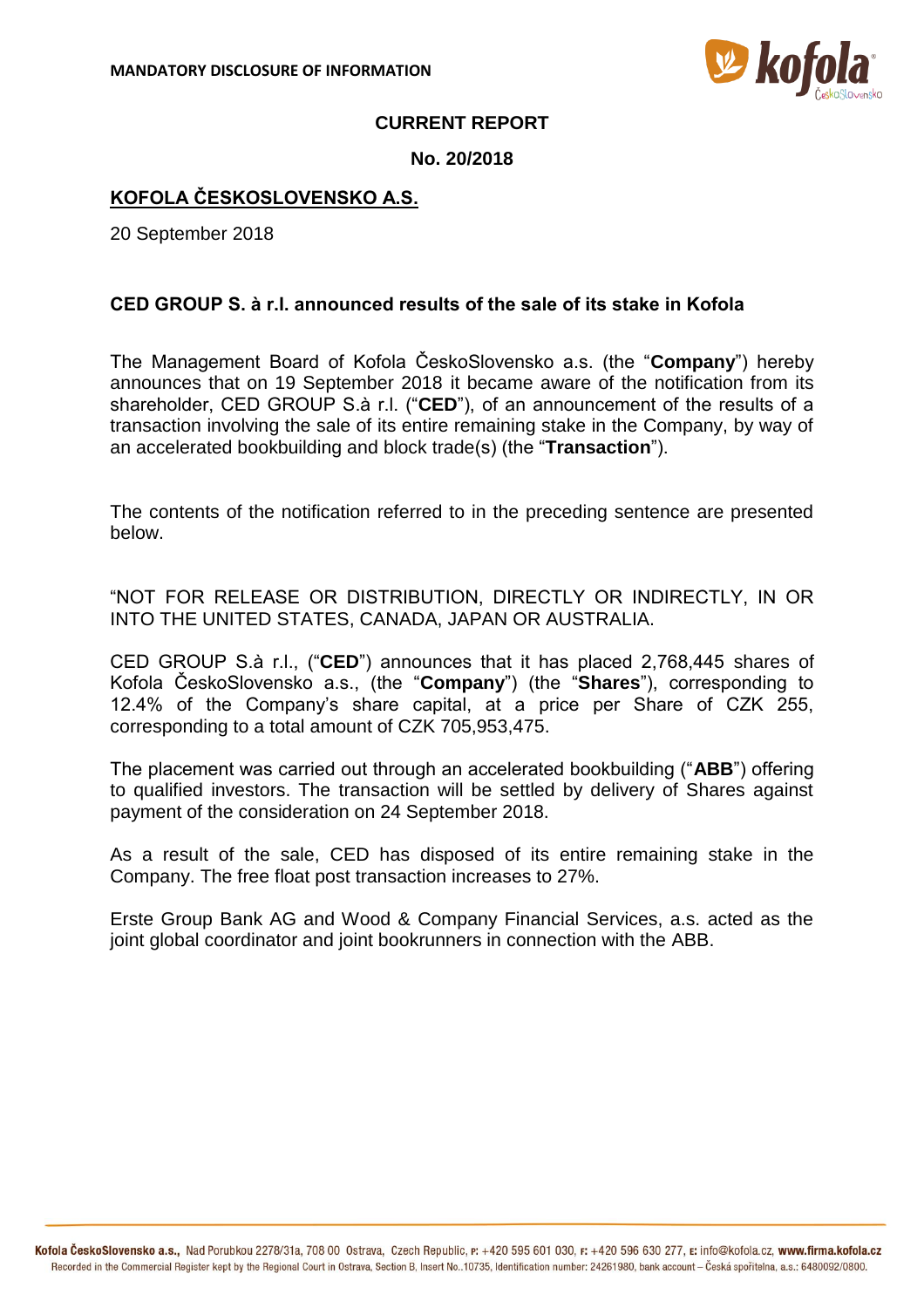

#### **Legal disclaimer**

This communication is not an offer for the sale of securities in the United States or any other jurisdiction. Securities may not be offered or sold in the United States absent registration or an exemption from registration under the U.S. Securities Act of 1933, as amended (the "**Securities Act**"). CED does not intend to register any portion of the ABB in the United States and does not intend to conduct a public offering of securities in the United States.

This communication in the United States is intended only for QIBs and by accepting delivery of this communication in the United States, you confirm that you are a QIB. The securities referred to herein may only be sold pursuant to Regulation S of the Securities Act and in the US, pursuant to an exemption from the Securities Act, strictly only to a limited number of QIBs (as defined in Rule 144A under the Securities Act) and in certain other countries, only to authorised professional institutional investors.

The material set forth herein is for information purposes only and is not an offer to sell, or the solicitation of an offer to buy, any securities in any jurisdiction in which such offer, solicitation or sale would be unlawful and, in particular, is not for release, publication or distribution in or into the United States, Australia, Canada or Japan.

This communication and any subsequent offer of securities may be restricted by law in certain jurisdictions, and persons receiving this communication or any subsequent offer should inform themselves about and observe any such restrictions and must not under any circumstances forward this communication to any other person. Failure to comply with such restrictions may violate the securities laws of any such jurisdiction.

The ABB is only addressed to and directed at persons in Member States of the European Economic Area who are "qualified investors" within the meaning of Article 2(1)(e) of the Prospectus Directive. In addition, in the United Kingdom, this communication is being distributed to, and is directed only at, qualified investors who: (i) are investment professionals within the meaning of Article 19(5) of the Financial Services and Markets Act 2000 (Financial Promotion) Order 2005 (the "**Financial Promotion Order**"); (ii) persons falling within any of the categories of persons described in Article 49 of the Financial Promotion Order; and (iii) any other persons to whom it may otherwise lawfully be made (all such persons together being referred to as "relevant persons").

Any investment or investment activity to which these materials relate are available only to relevant persons in the United Kingdom and qualified investors in any member state of the European Economic Area other than the United Kingdom, and will only be engaged with such persons.

Any investment decision to buy shares must be made solely on the basis of publicly available information. Such information is not the responsibility of Erste Group Bank AG or Wood & Company Financial Services, a.s. (the "**Managers**") and has not been independently verified thereby.